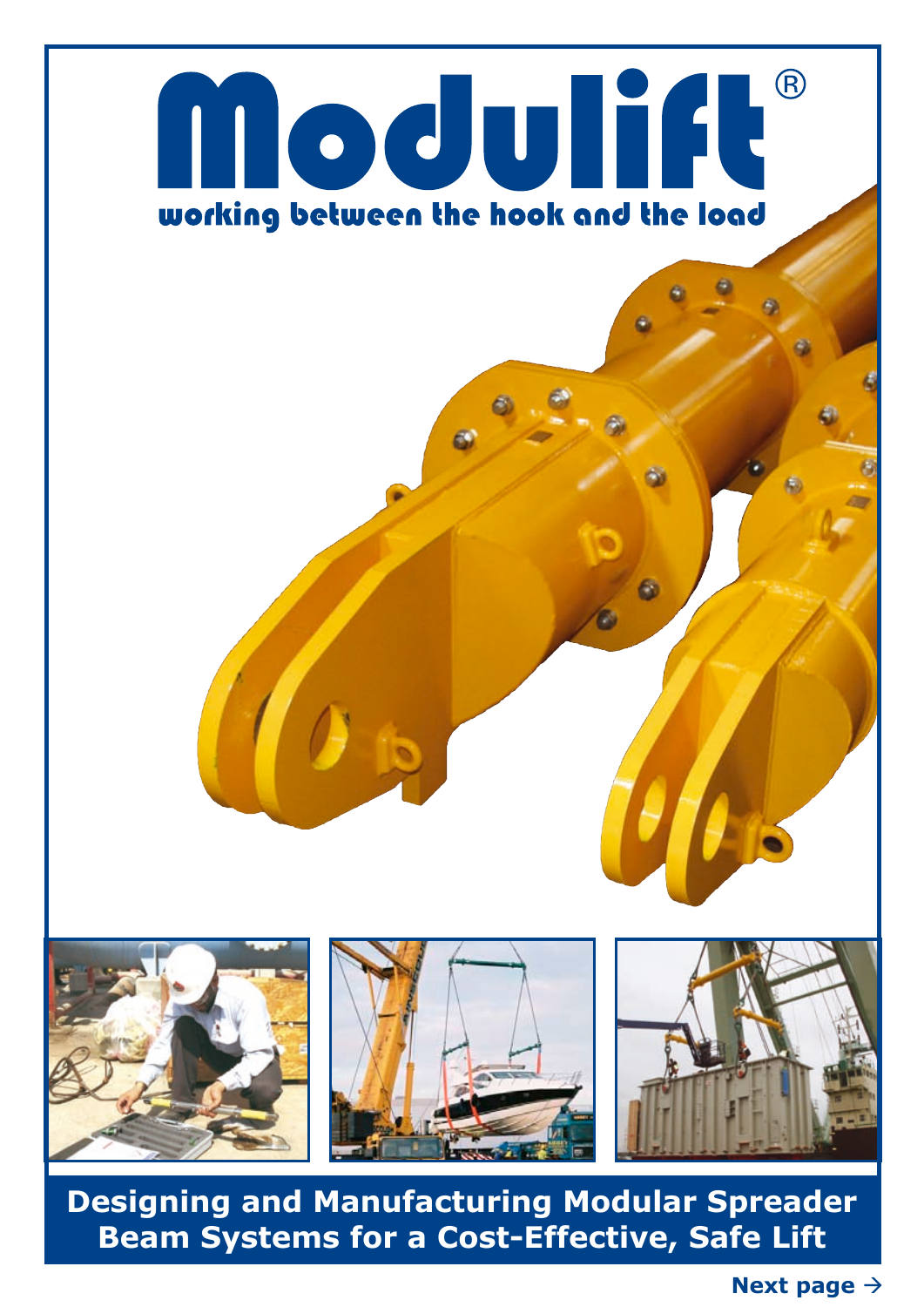### **MODULIFT SPREADER SYSTEMS** Working between the hook and the load

**Modulift Spreader Systems are a cost-effective and flexible option for lifting objects where there is a possibility of crushing the load. The modular concept is based on the assembly of a pair of end units, which provide the connection between the top and the bottom slings, and a combination of struts of different length bolted between the end units to achieve variable length capability. In use, the bolts do not carry any of the lifting forces but simply connect the assembly together while the geometry of the system does the work.**

**The Modulift Spreader System enables slings to connect to large and bulky objects in a vertical attitude. Built using a unique engineering formula, the spreaders are designed using their lightweight structure to resist the compression forces of the lifting arrangement. The design utilises one of the most basic structural engineering elements, that of a pin-ended strut. The shackles, which connect the top slings to the spreader, provide the pin and give flexibility to the geometry of the slings which prevents bending forces being generated by the lifting process and transmitted into the object being lifted.**

**Modulift Spreaders are optimised for weight at every size. The unique capabilities of the Modular system add to it's benefits through easier and more manoeuvrable ground handling, easy build and storage capabilities and with a range of components to make up the spreader, gives it a multi-use feature and a costeffective solution over a range of lifts.** 

**The Modulift range comprises 16 systems, which provide lifting capacity for weights between 2 – 3000 tonnes and lengths from 0.2m to 45m. The system is used for the smallest maintenance work to the largest lifting jobs in many industry sectors including construction, maritime, offshore, oil & gas, industrial and aerospace industries. All utilise the modular system to enable the lifting of various loads, without the need to buy or rent new spreader beams for every different job.**

**With safety being of paramount importance, lifting equipment is strictly regulated to meet with all safety and design regulations and each Modulift Spreader Series has been proof load tested in the Modulift compression test lift. To be able to proof load test to the maximum safe working load and span the test rig has the capability to test up to 3000 tons.** 







**Next page**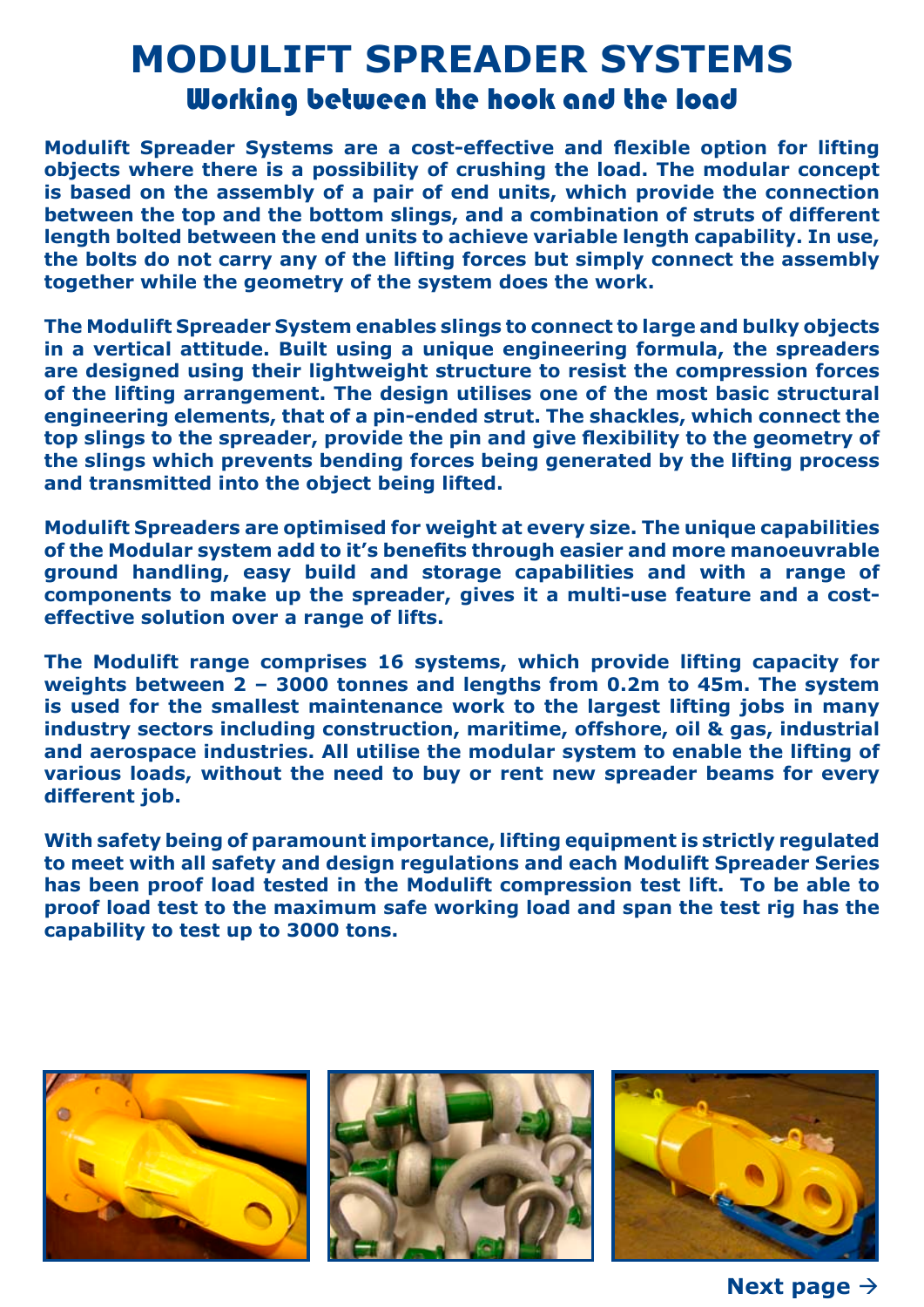### **The Modulift Product Range**

#### **The Quick Joint Range (patent pending)**

QJ2 (up to 2 tonnes at 1.2 metres) QJ4 (up to 4 tonnes at 1.8 metres) - under development QJ6 (up to 6 tonnes at 2.5 metres) - under development

#### **The Modular Spreader System Range**

MOD 6 (up to 6 tonnes at 2.5 metres) MOD 12 (up to 12 tonnes at 3m, up to 4m at a lower weight) MOD 24 (up to 24 tonnes at 3m, up to 6m at a lower weight) MOD 34 (up to 34 tonnes at 3m, up to 8m at a lower weight ) MOD 50 (up to 50 tonnes at 6m, up to 11m at a lower weight) MOD 70 (up to 70 tonnes at 7m, up to 12m at a lower weight) MOD 70H (up to 100 tonnes at 6m, up to 12m at a lower weight) MOD 110 (up to 110 tonnes at 11m, up to 16m at a lower weight) MOD 110H (up to 170 tonnes at 8m, up to 16m at a lower weight) MOD 110SH (up to 240 tonnes at 6m, up to 16m at a lower weight) MOD 250 (up to 300 tonnes at 12m, up to 20m at a lower weight) MOD 400 (up to 600 tonnes at 12m, up to 23m at a lower weight) MOD 600 (up to 800 tonnes at 14m, up to 26m at a lower weight) MOD 1000 (up to 1000 tonnes at 23m, up to 30m at a lower weight) Mod 1600 (up to 1600 tonnes at 19m, up to 34m at a lower weight) Lattice Spreaders (up to 20 tonnes with a span width from 6 to 45m)

Modulift Design and Consulting Ltd Romany Works Bus. Park, Wareham Rd, Poole, Dorset BH16 6JL T. +44 (0)1202 621511 E. sales@modulift.com www.modulift.com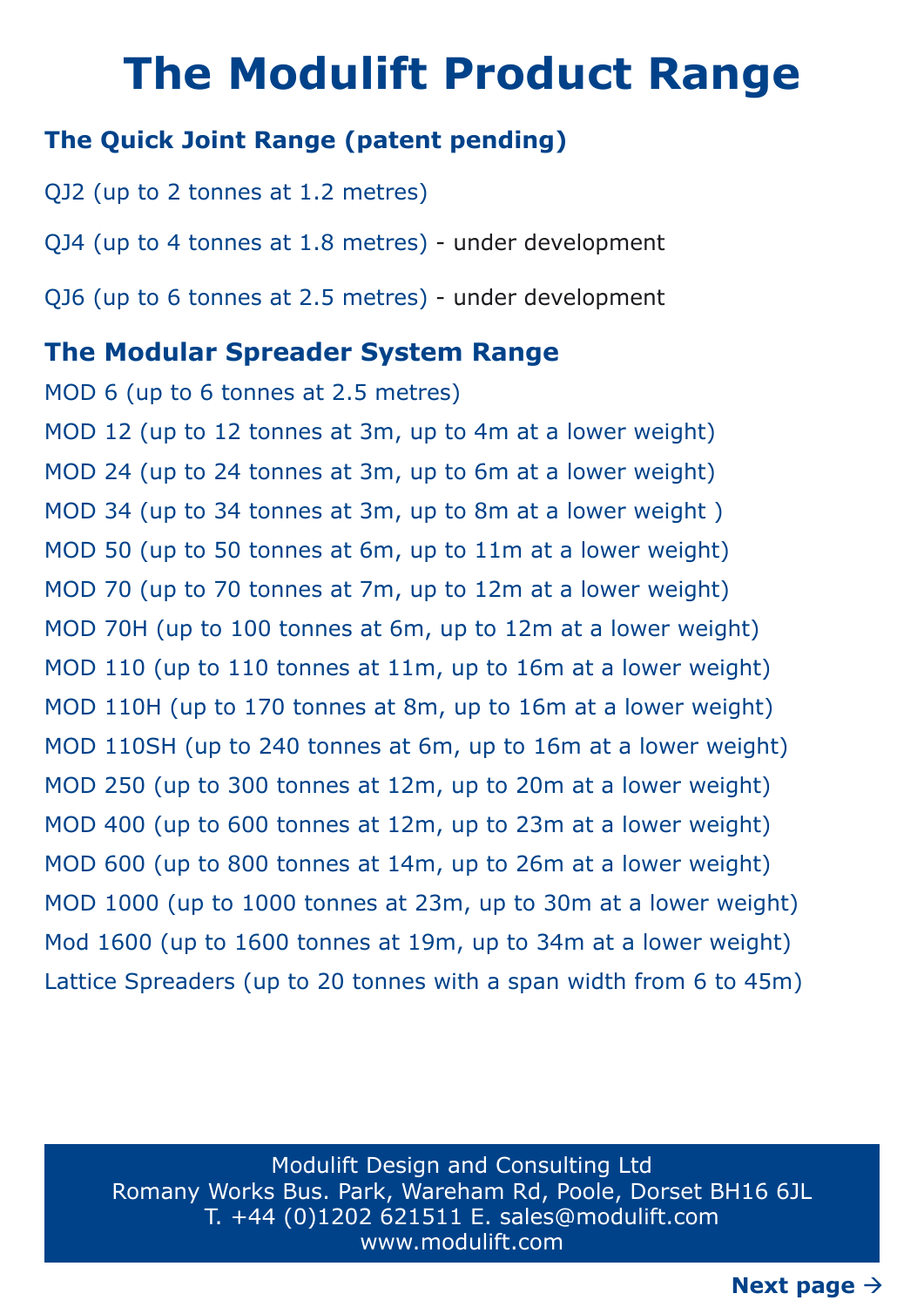### The Modulift Product Range **Key Features, Advantages & Benefits**

**Our Modular Spreader Systems bring to you the ultimate in flexibility and value. Our system is suitable for a variety of jobs. With an imaginative approach you can build and easily store a stock of components to deal with an array of lifts from 0.2m to 45m and from 2 tonnes through to 3000 tonnes!**

|                       | Strut                                                                                                                                                                                   | Shackle                                                                                                                                                                                                                                                                     |
|-----------------------|-----------------------------------------------------------------------------------------------------------------------------------------------------------------------------------------|-----------------------------------------------------------------------------------------------------------------------------------------------------------------------------------------------------------------------------------------------------------------------------|
| End Unit              | Bolts, Nuts & Washers                                                                                                                                                                   | Drop Link                                                                                                                                                                                                                                                                   |
| <b>FEATURE</b>        | <b>ADVANTAGE</b>                                                                                                                                                                        | <b>BENEFIT</b>                                                                                                                                                                                                                                                              |
| Modular               | This enables you to build a<br>stock of components to deal<br>with most lifting requirements<br>you will encounter.                                                                     | The benefit of this stock of<br>components is to reduce<br>the overall cost of lifting,<br>giving you the ability to get<br>a real ROI from the re-use of<br>components time and again.                                                                                     |
| <b>Strut Length</b>   | With a range of different<br>length struts the versatility<br>and range of spans you can lift<br>can be limitless, simply build<br>your stock so that you have a<br>selection of sizes. | Over a period of time you<br>will be able to collect the full<br>range of sizes with duplicates<br>so that you can easily<br>construct your components<br>into the right size beam for<br>the current lift. Simply bolt<br>together use, unbolt and store<br>for next time. |
| <b>End Units</b>      | Step-down end units allow you<br>to lift lighter weight at greater<br>span than standard.                                                                                               | With longer span lifts you<br>may have to go to the heavier<br>struts, with step down end<br>units you can use the heavier<br>struts but still step down to<br>the lighter shackles more<br>suitable for the lighter lift.                                                  |
| <b>Drop Links</b>     | Our drop links allow some<br>movement to the load.                                                                                                                                      | With this movement you have<br>a margin for error on the lift<br>and loads that are slightly off<br>centre can still be lifted within<br>safety limits.                                                                                                                     |
| <b>Storage System</b> | The Modular design and our<br>storage system allow for<br>organized components and<br>quick retrieval.                                                                                  | Our storage systems will<br>enable you to keep your<br>components together without<br>the need to take up too much<br>valuable space, they are<br>also perfect for moving and<br>shipping your components to<br>where they are needed most.                                 |
| <b>Accessories</b>    | Our range of accessories<br>furthers the range of lifts that<br>can be undertaken as well<br>as making the storage and<br>assembly of the beams safer<br>with minimized risk.           | With a full range of specialist<br>drop links and handling<br>accessories we can help you<br>to achieve the maximum<br>range of lifts and handle the<br>equipment with the safety of<br>your staff in mind.                                                                 |

**The worlds's No.1 Spreader Beam System**

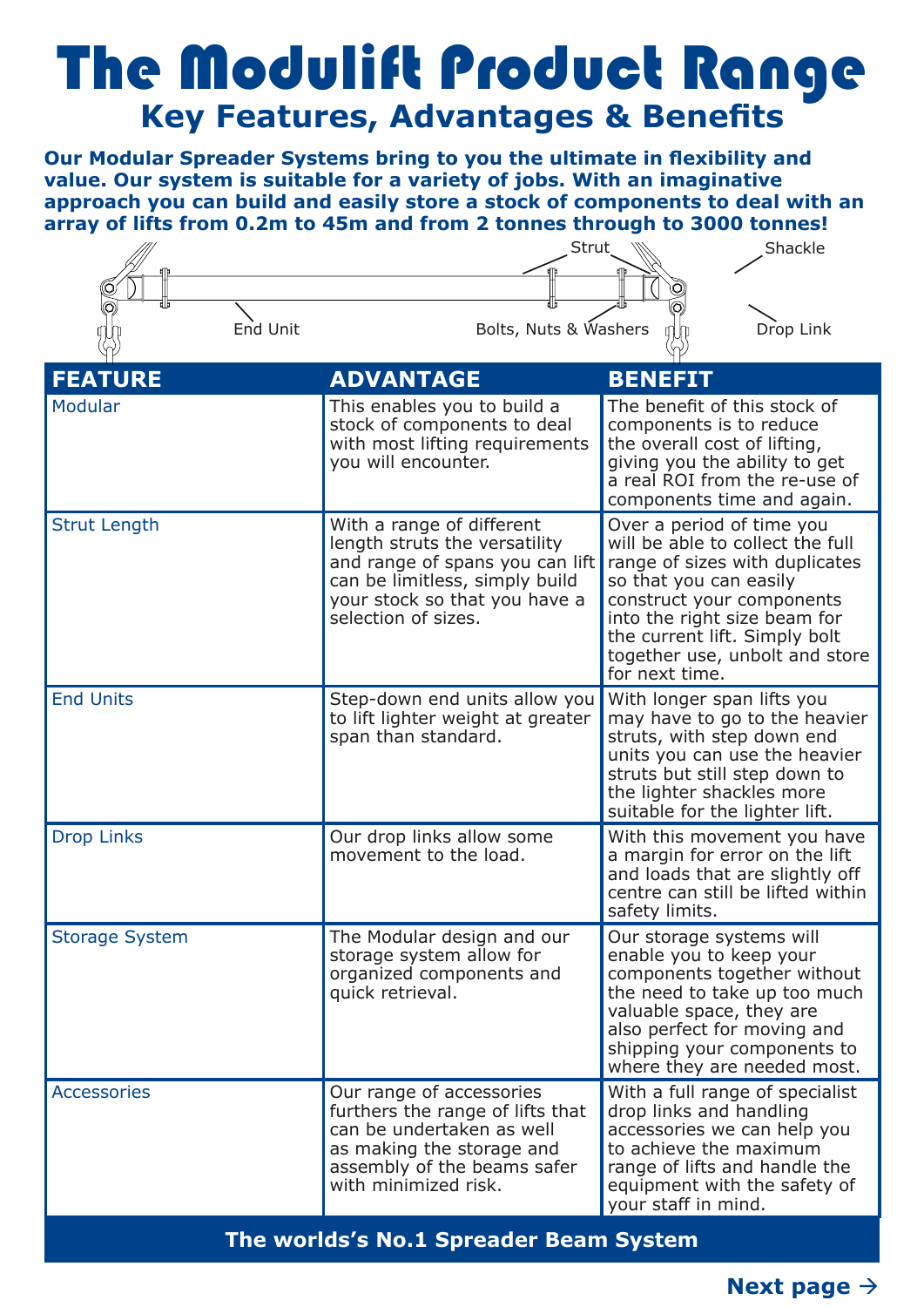## The QJ Series

QuickJoint is the new addition to the Modulift Spreader System.

QuickJoint has a similar arrangement to the standard Modulift Spreaders and retains all the flexibility of the Modulift system with the improved ability to be assembled quickly.

The compact size and lightweight of the QuickJoint Spreaders means that spreaders are no longer bulky and difficult to take to site. The convenient carry case will ensure that QuickJoint creates new, easier work procedures with the ability to select, carry and use



appropriate lifting equipment in machinery assembly, installation and maintenance.

#### **The QuickJoint Range lifts from 2 to 6 tonnes at a minimum span width of 0.2m to a maximum span width of 2m. Ideal for..**

- **• Truck Loader (Hiab Type) Lifting Tasks**
- **• Air Conditioning Unit**
- **• Lift Winding Machinery**
- **• Rotating Machinery:**
- **• Pumps**
- **• Electric Motors**
- **• Gas Turbines**
- **• Aero Engine**
- **• Valves**
- **• Generators**
- **• Chemical Plant Process Equipment**
- **• Skid based Process Equipment**
- **• Oil Refinery Equipment**
- **• Offshore Rig Maintenance**
- **• Machine Tool Lifting**
- **• Production Line Equipment**
- **• Precision Machine equipment**
- **• Metrology Measurement Equipment**
- **• Aerospace Equipment**
- **• Aircraft Maintenance**
- **• Building Plant Room Equipment**
- **• Vehicle Maintenance**
- **• Railroad Rollingstock Maintenance**
- **• Railroad Locomotive Maintenance**
- **• Railroad Lineside Equipment**

**Cost Effective • Flexible Arrangement • Easy Transportation & Storage**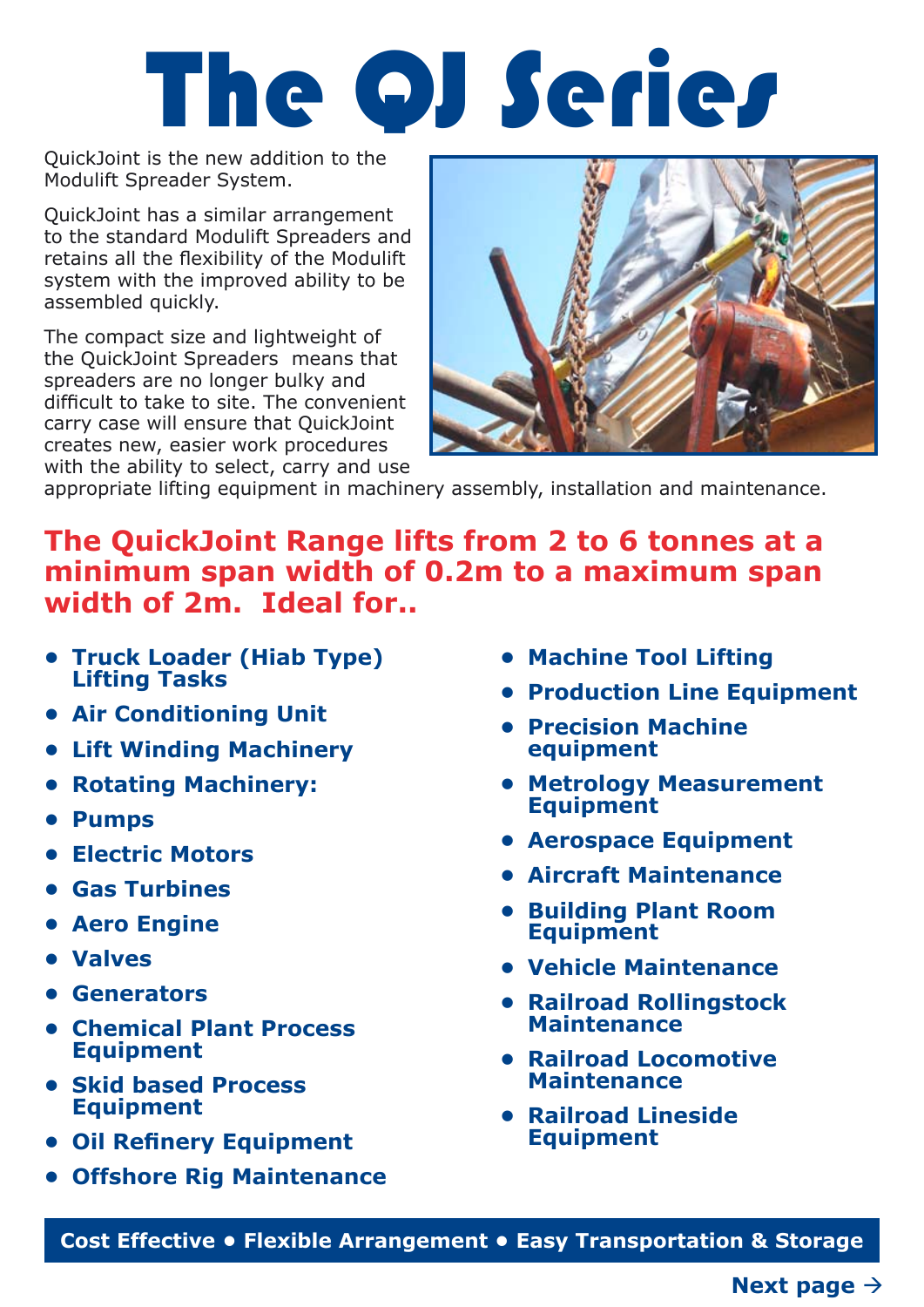## The Modulift

The Modulift range comprises 16 systems, which provide lifting capacity for weights between 2 – 3000 tons and lengths from 0.2m to 45m. The system is used for the smallest maintenance work to the largest lifting jobs in many industry sectors including construction, maritime, offshore, oil & gas, industrial and aerospace industries. All utilise the modular system to enable the lifting of various loads, without the need to buy or rent new spreader beams for every different job.



#### **Maintenance Lift products - MOD 6**

**Lightweight components, lifting up to 6 tonnes with a span from 0.2m to 2.5m**

**Examples of use:**

- **• Workshop load handling and Small loads, used in conjunction with a fork lift or hoist**
- **• Railway installation and maintenance**
- **• Air conditioning units**
- **• Plant installation.**
- **• Machinery installation.**
- **• Small boats / Yachts**
- **• Cable reel handling.**

#### **Portable Lift products - MOD 12/24/34**

**Lightweight components, lifting up to 34 tonnes with a span from 0.5m to 8m**

#### **Examples of use:**

- **• Lifting small boats / yachts.**
- **• ISO Containers bottom or top lift.**
- **• Machinery removal.**
- **• Plant installation.**
- **• Machinery installation.**
- **• Cable reel handling.**
- **• Skid packs / Pipe racks**
- **• Pre-cast concrete sections**
- **• Temporary accommodation handling**



#### **The Worlds's No.1 Spreader Beam System**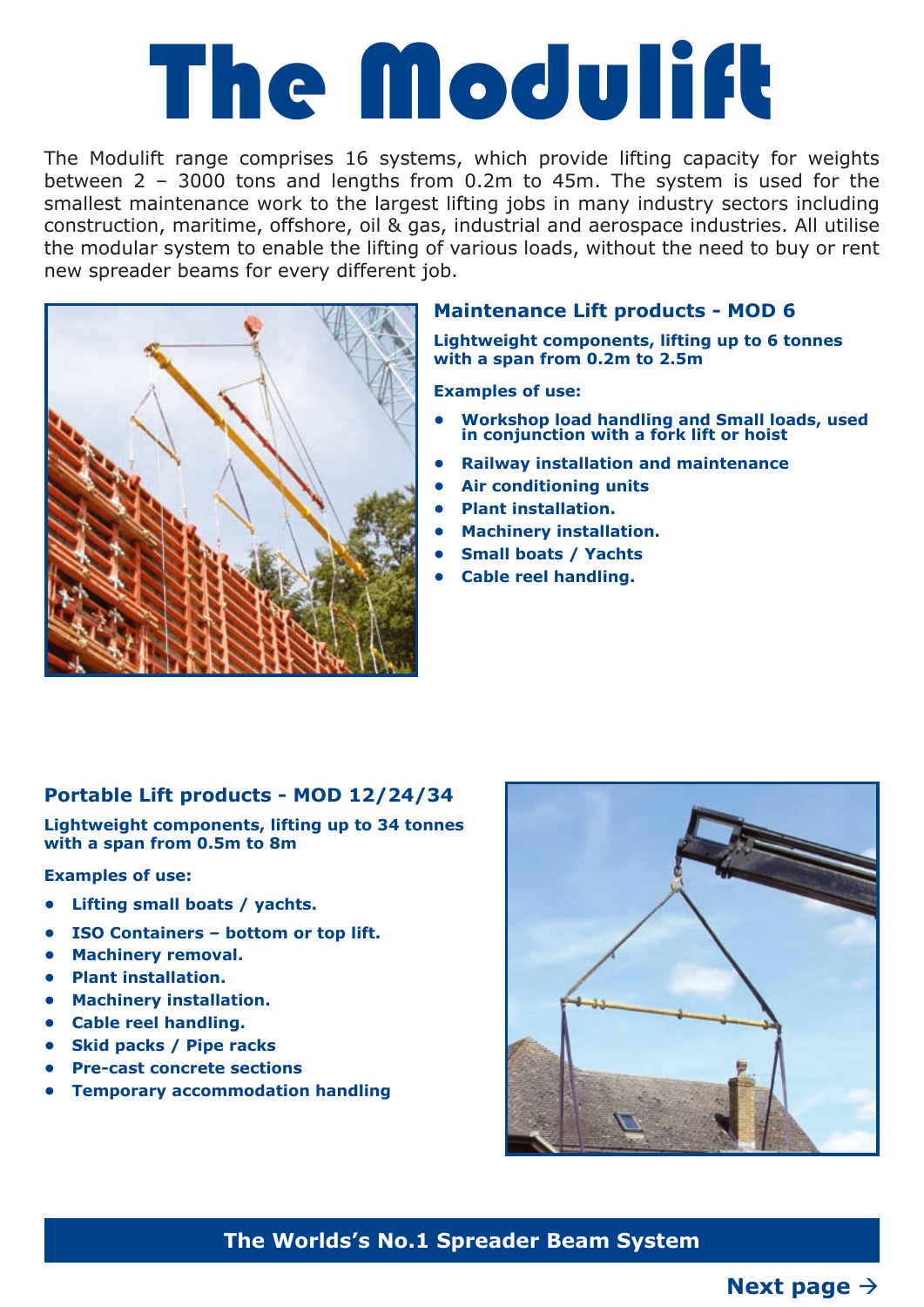# Product Range

#### **Heavy Lift products - MOD 50/70/70H/110/110H**

**Heavyweight components, lifting up to 170 tonnes with a span from 1m to 16m.**

**Examples of use:**

- **• Lifting heavy yachts and boats**
- **• Lifting long piping**
- **• Wind generator mono-piles.**
- **• Lifting pressure vessels and reactors.**
- **• Large machinery**
- **• Pre-cast concrete sections**
- **• Transformers**
- **• Turbines**



#### **Super Heavy Lift products - MOD 250/400/600/1000/1600 +**

**Heavyweight components, lifting up to 3000 tonnes with a span from 2m to 34m**

**Examples of use:**

- **• Lifting superyachts and ships**
- **• Lifting long piping**
- **• Wind generator masts, blades, nacelles**
- **• Lifting pressure vessels and reactors for Nuclear Plant and power generation construction**
- **• Large machinery**
- **• Pre-cast concrete sections**
- **• Transformers**
- **• Bridge Sections**

#### **Lattice Spreaders**

**Suitable for long span lifts. Lifting up to 20 tonnes with a span from 6m to 45m**

**Examples of use:**

- **• Infrastructure gas pipes**
- **• Concrete rebar mesh assembly**
- **• Pre-fabricated building panels and sections**
- **• Roofing sheets**
- **• Long beam structures**
- **• Wire bundles**



## **www.modulift.com**

**For Crane Hire Companies and Contractors**